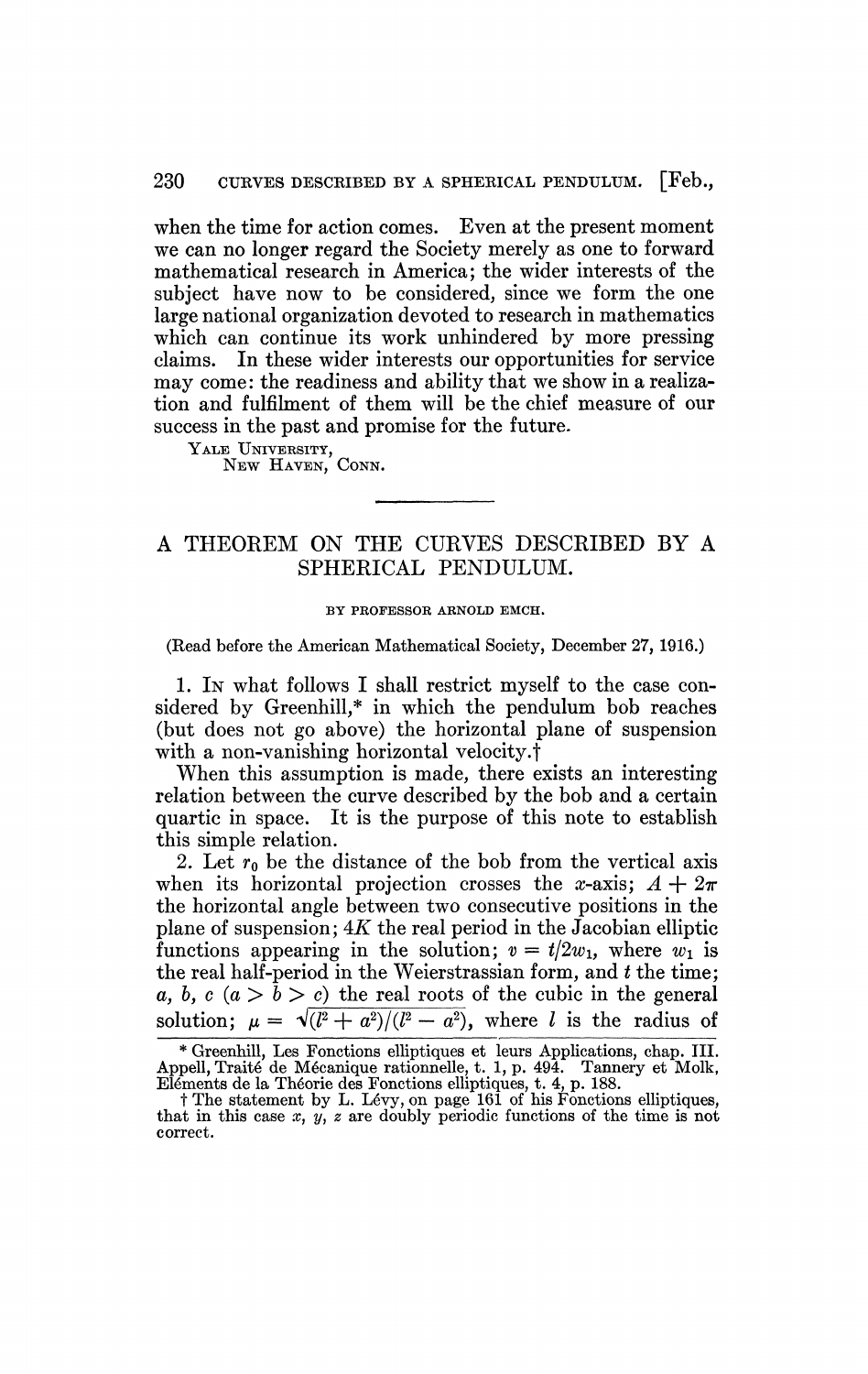the sphere. As in this case  $b = 0$ , we find, according to Tannery, loc. cit., the positive sense of the s-axis being downward:

(1) 
$$
x = r_0[\cos (A + \pi)v \cdot \cos(2Kv) - \mu \sin (A + \pi)v \cdot \sin(2Kv) \sin(2Kv)],
$$
  
\n(2) 
$$
y = r_0[\sin (A + \pi)v \cdot \cos(2Kv) + \mu \cos (A + \pi)v \cdot \sin(2Kv) \sin(2Kv)],
$$
  
\n(3) 
$$
z = a \cos^2(2Kv),
$$

for the coordinates of the bob in parametric form.

From (1) and (2) it is easily seen that

(4)  $x \cos \phi + y \sin \phi = r_0 \cos(2Kv)$ ,

(5) 
$$
- x \sin \phi + y \cos \phi = \mu r_0 \sin(2Kv) \mathrm{dn}(2Kv),
$$

where  $\phi = (A + \pi)v = (A + \pi/2w_1)t$  is an angle proportional to the time.

If we now put

(6) 
$$
x' = r_0 \operatorname{cn}(2Kv),
$$

(7) 
$$
y' = \mu r_0 \operatorname{sn}(2Kv) \operatorname{dn}(2Kv),
$$

$$
(8) \t z' = acn^2(2Kv),
$$

it is seen that the locus of the points  $(x', y', z')$  is a quartic in space. For each of the functions  $\text{sn}(2Kv)$ ,  $\text{cn}(2Kv)$ ,  $\text{dn}(2Kv)$ , has  $iK'/2K$  and  $(iK' + 2K)/2K$  as the only two poles within the period parallelogram, so that any linear combination

$$
\alpha x' + \beta y' + \gamma z' + \delta
$$

is an elliptic function with four poles (counting multiplicities properly), and consequently four zeros within the period parallelogram. The curve is therefore cut in four points by every plane and is a quartic.

The coordinates of a point *P(x, y, z)* of the pendulum curve and the corresponding point  $P'(x', y', z')$  of the quartic are connected by the formulas

(9) 
$$
x' = x \cos \phi + y \sin \phi,
$$

$$
y' = -x \sin \phi + y \cos \phi,
$$

$$
z' = z.
$$